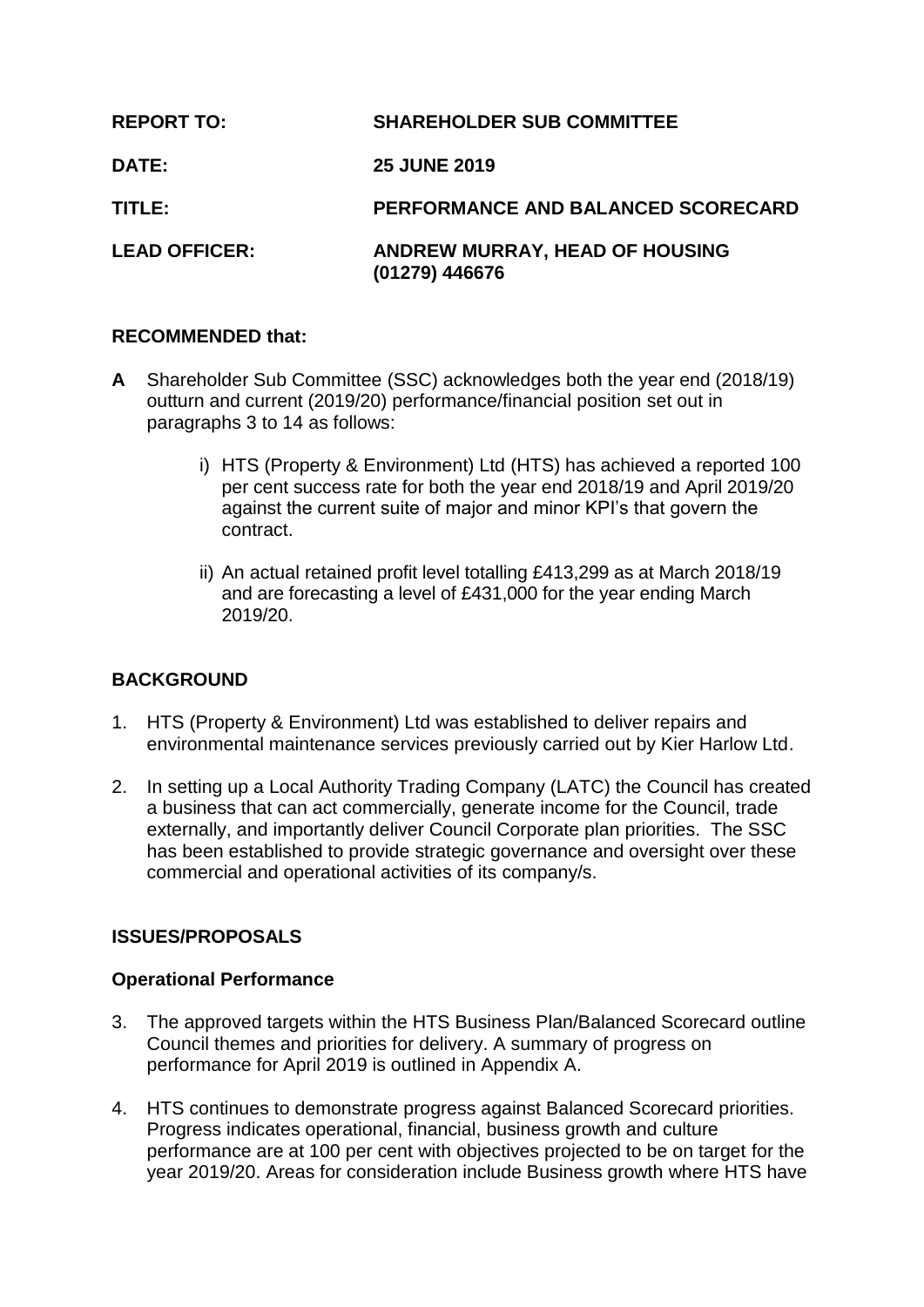indicated risk for delivery in future years. HTS need to continue to strive and deliver tangible social impact whilst realising efficiencies and demonstrating best value as part of their ongoing business planning/improvement activities.

- 5. Monthly detailed performance reporting which includes Major, Minor measurement performance indicators, complaints and member enquiries, together with case work are reviewed in detail at the Housing/Environment Portfolio Holder meetings. Detailed performance reports are available as background papers if required. Notable highlights reported include:
	- a) LGSR Gas Servicing This continues to be a success story for HTS and the Council alike, maintaining excellent performance at 100 per cent compliance since contract inception.
	- b) Routine cleaning of streets KBT (NI 195) Detritus, to grade A standard (Wave) – Continuation of excellent performance in compliance with standards required.
	- c) Empty full and overflowing litter and dual use bins within 3.5 hours of the report being received – Excellent continual performance at 100 per cent completion within priority.
	- d) Tree works Excellent performance maintained at 100 per cent across all tree works KPIs.
	- e) Graffiti/Fly posting removal of racist or obscene nature Excellent performance maintained at 100 per cent.
	- f) Monitor and report the number of abandoned calls that occur in the Call Centre – Excellent call answer rate at 96 per cent of all incoming calls.
- 6. SSC need to note that HTS have reported one health and safety reportable incident during this review period relating to an operative repairing a drawer within a Council property. However, it must also be noted HTS have reported the person hours without Reporting of Injuries, Diseases and Dangerous Occurrences Regulations (RIDDOR) totals 41,080 and achieving "0" Accident Incident Rate (AIR) at the end of April 2019.
- 7. In addition, HTS as part of their business plan activities, have successfully been granted new a business case relating to the Civic Centre facilities management.
- 8. Discussions are ongoing between the Council and HTS Harlow Science Park for a business case related to facilities, management and maintenance of the Science Park. It is further proposed for the Council to develop a further business opportunity for HTS for Science Park landscaping later in the year.

### **Financial Performance**

9. The controllable budgets assigned to HTS are managed within an existing Annual Service Charge (ASC) payment, uplifted annually for inflation. The actual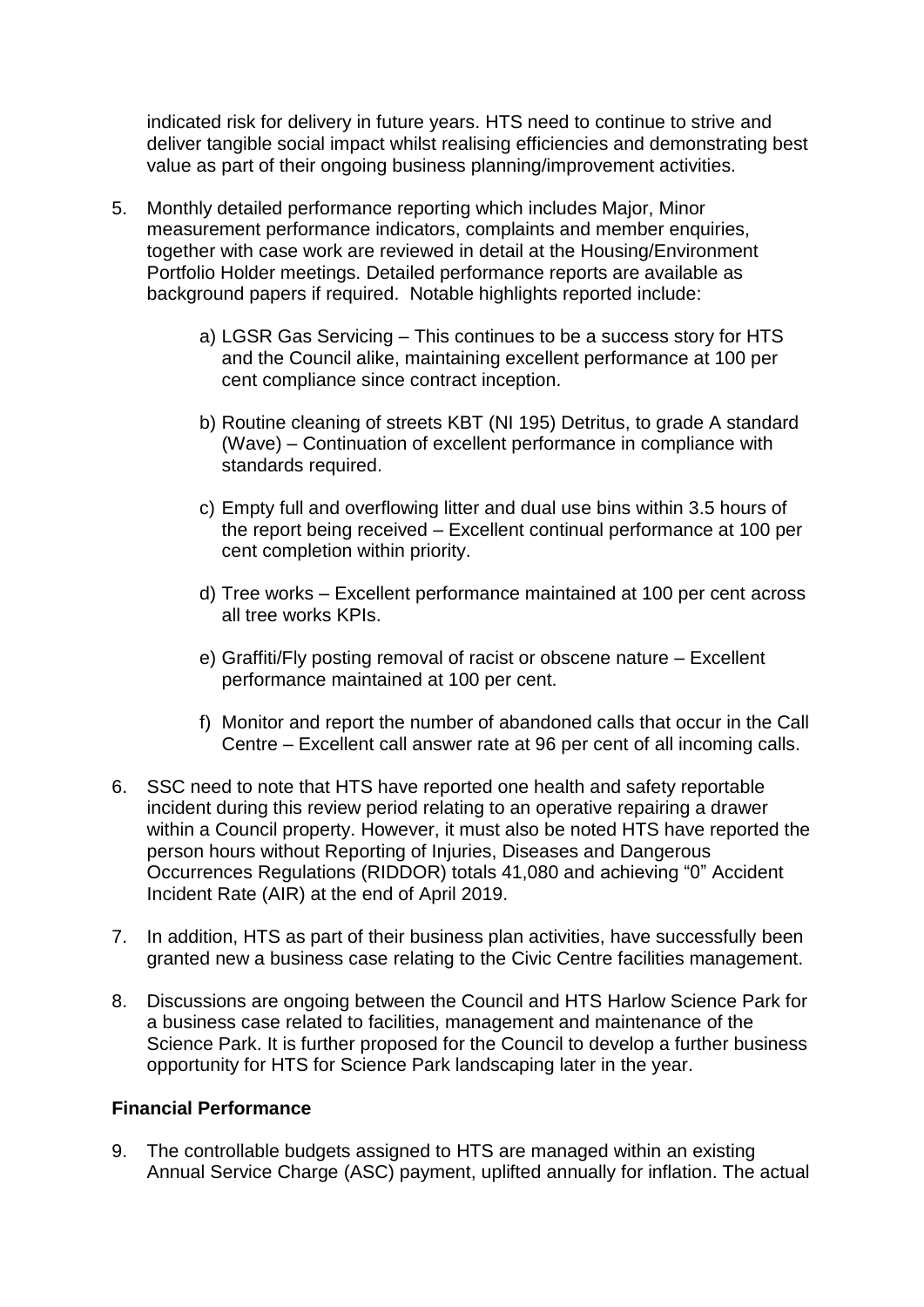ASC to March 2018/19 was £17,871 and the forecasted ASC to 2019/20 is £18,235. SSC will note for year end 2018/19 that £579,000 was returned to the Council as a Management Fee for exceptional items in the form of Management Charges. A summary for both year-end 2018/19 and March 2019/20 is shown in the table below:

|                                        | March 2018/19 | March 2019/20     |
|----------------------------------------|---------------|-------------------|
| <b>Retained Profit</b>                 | £413,299      | <i>*</i> £413,000 |
| <b>Reserves</b>                        | £825,599      | £1, 250,000       |
| Cash Flow (as per CF statement         | £2,136,479    | To follow         |
| submitted)                             |               |                   |
| <b>Harlow Council Loan outstanding</b> | £701,826      | £467,884          |

*Note: \*Minus assumed management fee for exceptional items in the form of Management Charges back to the Council.*

- 10. Current progress and financial forward forecasting for HTS is outlined in the updated Shareholder statement which is shown in Appendix B. The audited Management Accounts for the year end 2018/19 are reported later in the Agenda as a referral from HTS Board.
- 11. In addition, the Services Agreement allows the Council to award Housing Capital Works to the value of £5.8 million on a year by year basis up to 2021/22. The value of the work packages for 2018/19 totalled £8,055,553 which included the annual allocation together with a carryover from 2017/18. The reported outcome at year end March 2018/19 totalled £5,294,000 with a carryover for approval of £2,327,000.
- 12. The Council has also invited HTS to submit new Business Cases for potentially three new projects associated with the "Council House Building" Programme These include The Readings, which involves the construction of three new properties, Sumners Farm, which is a conversion of a building into four selfcontained flats and Hare Street which is a renovation of existing buildings.

### **Supplementary Performance**

- 13. At previous meetings, SSC were advised of the intentions of HTS taking on a lead responsibility for the creation of a new Federation of LATC's. The inaugural LATC's Federation meeting took place on 26 July 2018, hosted at Mead Park in Harlow. Members of the meeting included representatives from Oxford City Council, Hounslow (Lampton 360 Group) and Anthony Collins solicitors. This will be developed with reports coming regularly to SSC meetings as required.
- 14. In the financial year 2018/19, there were a number of audit reports relating to the HTS involvement. This included the Payment Mechanism, Council Governance, and Repairs service. These reported a moderate, substantial, and moderate performance accordingly with the management actions being taken forward and being reported to the Audit and Standards Committee. Updates will also be made to the SSC on a regular basis as required and aligned to the established Best Value Review plan which progress which is reported later in the agenda.